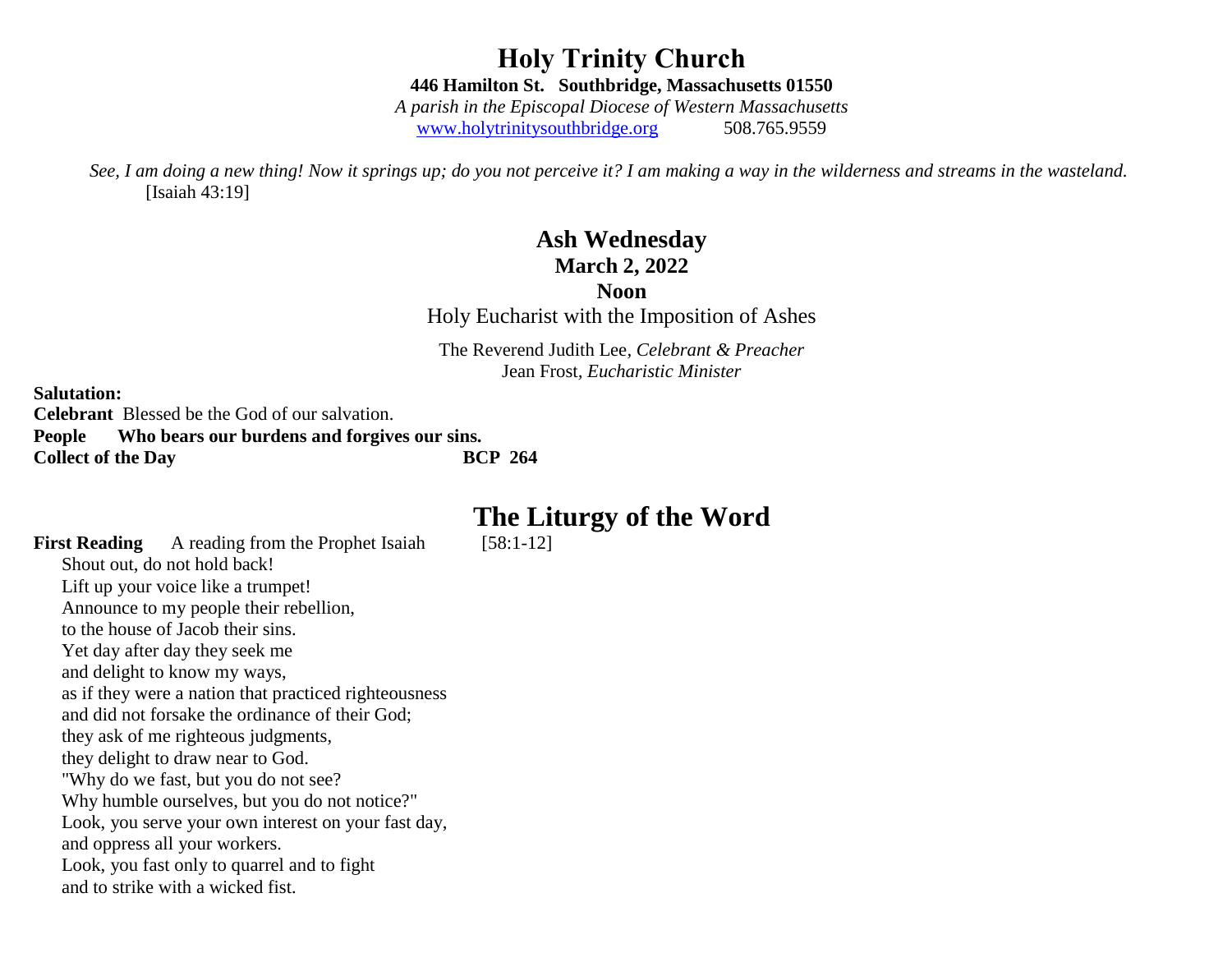Such fasting as you do today will not make your voice heard on high. Is such the fast that I choose, a day to humble oneself? Is it to bow down the head like a bulrush, and to lie in sackcloth and ashes? Will you call this a fast, a day acceptable to the LORD? Is not this the fast that I choose: to loose the bonds of injustice, to undo the thongs of the yoke, to let the oppressed go free, and to break every yoke? Is it not to share your bread with the hungry, and bring the homeless poor into your house; when you see the naked, to cover them, and not to hide yourself from your own kin? Then your light shall break forth like the dawn, and your healing shall spring up quickly; your vindicator shall go before you, the glory of the LORD shall be your rear guard. Then you shall call, and the LORD will answer; you shall cry for help, and he will say, Here I am. If you remove the yoke from among you, the pointing of the finger, the speaking of evil, if you offer your food to the hungry and satisfy the needs of the afflicted, then your light shall rise in the darkness and your gloom be like the noonday. The LORD will guide you continually, and satisfy your needs in parched places, and make your bones strong; and you shall be like a watered garden, like a spring of water, whose waters never fail. Your ancient ruins shall be rebuilt; you shall raise up the foundations of many generations; you shall be called the repairer of the breach, the restorer of streets to live in. Reader The Word of the Lord **People Thanks be to God**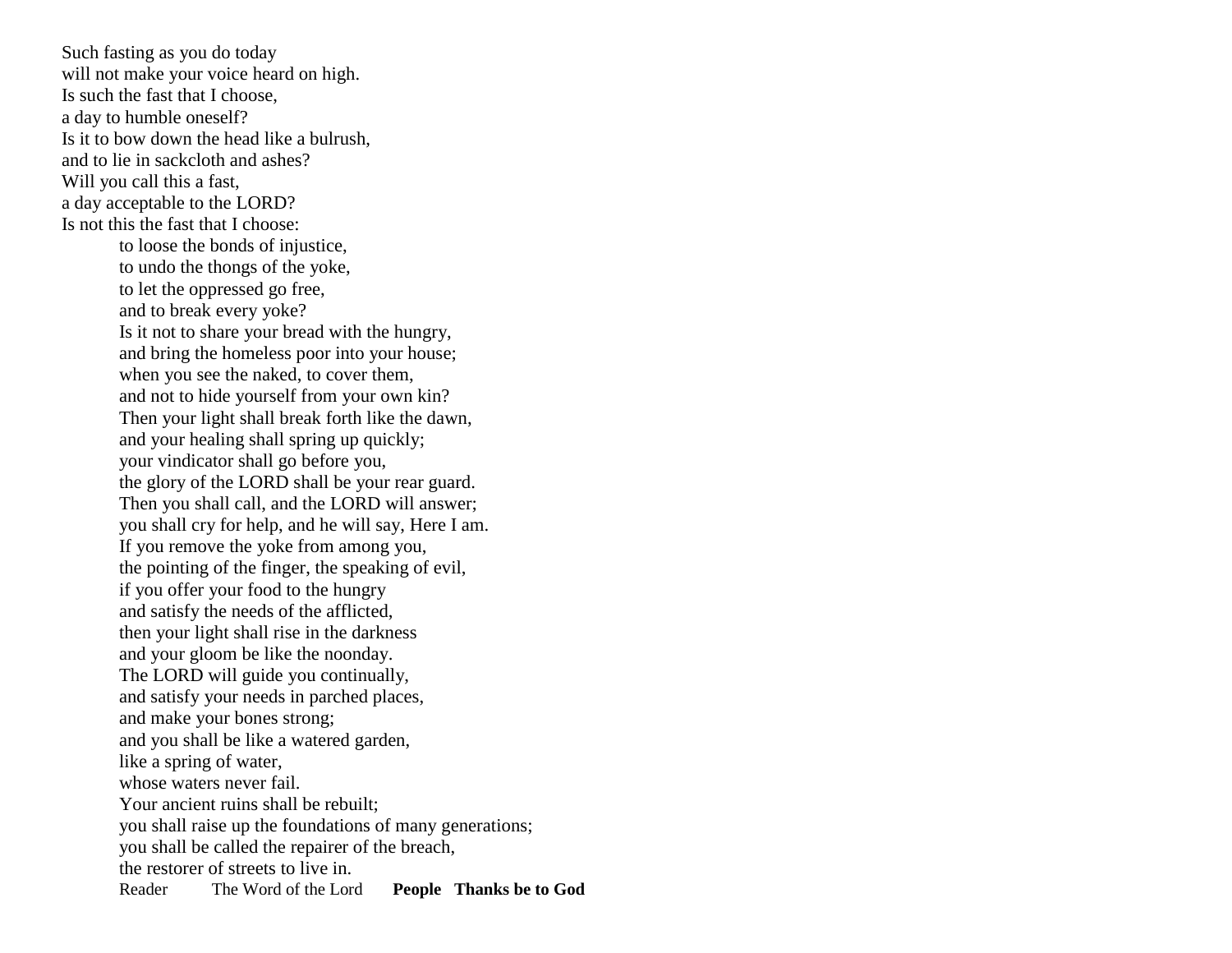**Psalm 103** *(said in unison)* **BCP, 733-34 Bless the Lord, O my soul, \* and all that is within me, bless his holy Name. Bless the Lord, O my soul, \* and forget not all his benefits. He forgives all your sins \* and heals all your infirmities; He redeems your life from the grave \* and crowns you with mercy and loving-kindness; He satisfies you with good things, \* and your youth is renewed like an eagle's. The Lord executes righteousness \* and judgment for all who are oppressed. He made his ways known to Moses \* and his works to the children of Israel. The Lord is full of compassion and mercy, \* slow to anger and of great kindness. He will not always accuse us, \* nor will he keep his anger for ever. He has not dealt with us according to our sins, \* nor rewarded us according to our wickedness. For as the heavens are high above the earth, \* so is his mercy great upon those who fear him. As far as the east is from the west, \* so far has he removed our sins from us. As a father cares for his children, \* so does the Lord care for those who fear him. For he himself knows whereof we are made; \* he remembers that we are but dust.**

**Holy Gospel: Matthew 6: 1-6, 16-21** 

*Celebrant* The Holy Gospel of our Savior Jesus Christ

**People Glory to you, Lord Christ.**

Jesus said, "Beware of practicing your piety before others in order to be seen by them; for then you have no reward from your Father in heaven. "So whenever you give alms, do not sound a trumpet before you, as the hypocrites do in the synagogues and in the streets, so that they may be praised by others. Truly I tell you, they have received their reward. But when you give alms, do not let your left hand